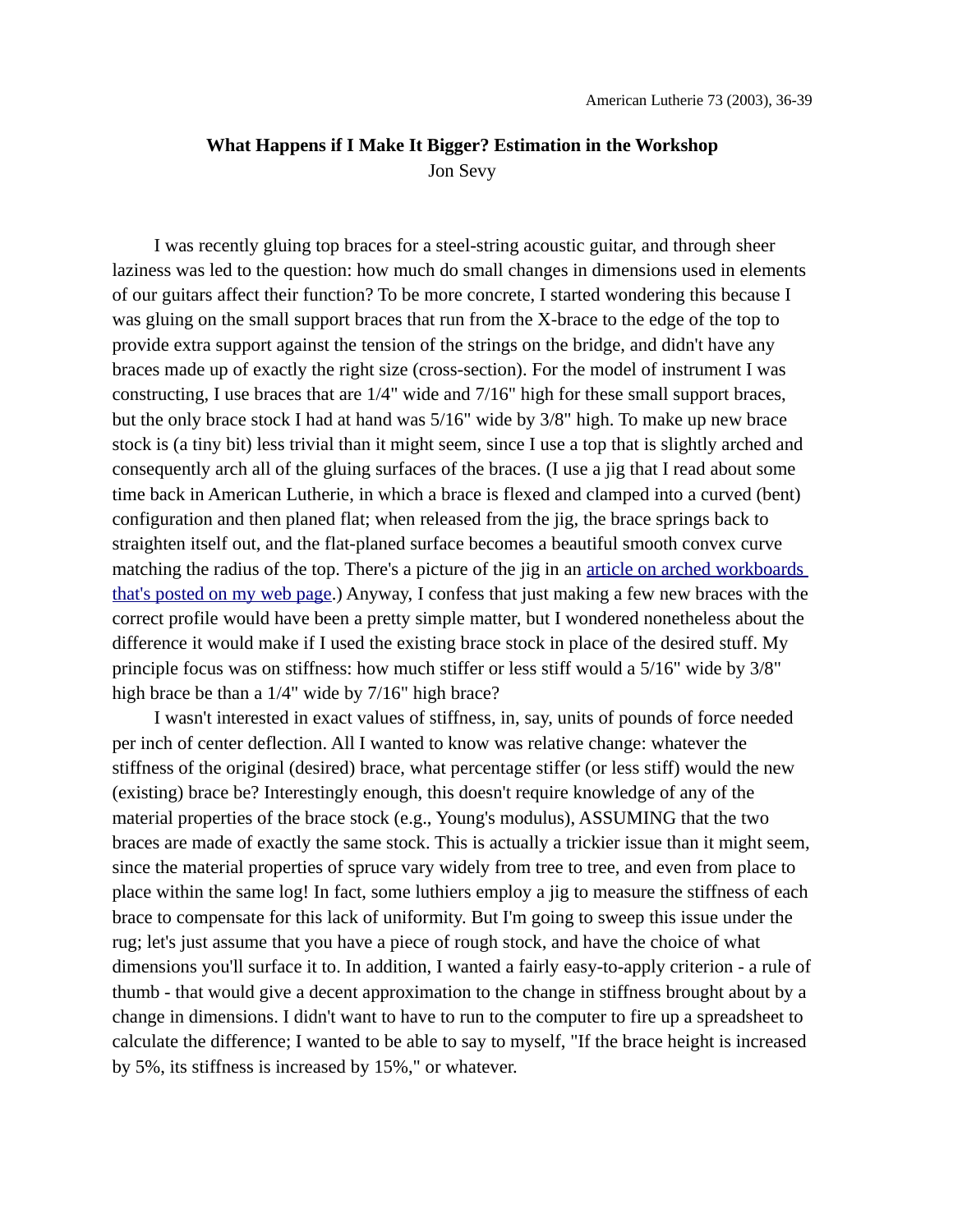The desired approach comes from differential calculus. (Please don't turn the page immediately - that's the last time I'll use that word, I promise!) A beautiful result from the subject is the following:

if quantity *b* is related to quantity *a* by a formula of the form

 $b = C a^m$ ,

where *C* and *m* are constants, then a 1% change in *a* will cause approximately an *m*% change in *b*.

In the above, we're assuming that *b* is related to *a* by a power formula: that *a* is raised to some power (here it's *m*) to get *b*. The factor *C* is just a proportionality constant; in fact, the above relationship is often expressed as, "*b* is proportional to *a* raised to the power *m*," and written

 $b \alpha a^m$ ,

ignoring the proportionality constant. It's useful to do this since the proportionality constant doesn't affect relative changes: the percent change in *b* depends only on the percent change in *a* and the power *m*. In fact, another way to express the result is: the percent change in *b* will be approximately *m* times the percent change in *a*.

It's important to note that this approximation is generally accurate only for small percentage changes in *a*, up to, say, 20%. (It's accurate over a wider range when the power *m* is close to 1, and accurate over a narrower range when *m* is substantially larger than 1.)

Let's see how this can be applied in the brace scenario. The relationship between the stiffness *S* of a brace (as measured by the amount of applied force needed to achieve some specified deflection at the midpoint of the brace) and its length *L*, width *w* and height *h*, is given by the proportionality relation (Timoshenko, p. 146):

$$
S \ \alpha \ \frac{w \cdot h^3}{L^3} = w^1 \cdot h^3 \cdot L^{-3}
$$

(Recall that *w* is the same as *w* raised to the power 1, and that the power of 3 in the denominator is the same as having a power of -3 in the numerator.) We say that the stiffness of the brace is proportional to the width *w* of the brace, the height *h* of the brace cubed, and is inversely proportional to the length *L* cubed. Using this, we can calculate how changes in the dimensions affect the stiffness. For example, a 1% increase in the width of the brace will bring about a 1% increase in the stiffness, since the power *m* is 1. Similarly, a 1% increase in the height will cause a 3% increase in stiffness (*m* = 3), and a 1% increase in length will cause a -3% change in stiffness (*m* = -3), i.e., will cause a 3% decrease in stiffness. This makes sense qualitatively: increasing the width or height of a brace should increase the stiffness, while increasing its length should decrease stiffness. (A longer beam is more flexible at the center; think of placing your weight at the center of a 1-foot-long 2x4 supported at its ends on sawhorses, versus standing at the center of a 12-foot-long 2x4 similarly supported; the first I would do, the second I wouldn't recommend!) What's more interesting is the quantitative interpretation: while increases in width and height both increase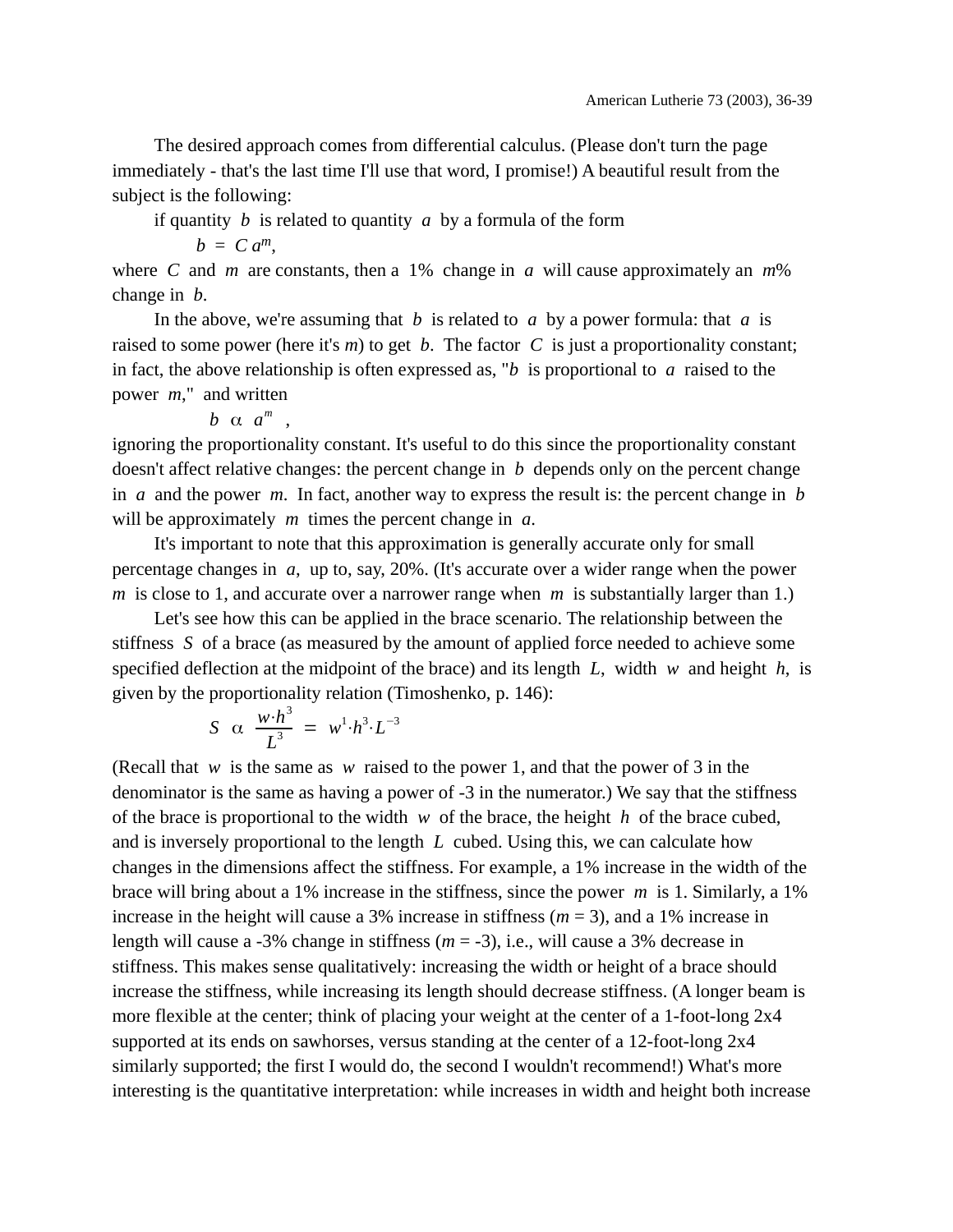the stiffness, changes in height have a much greater effect than changes in width - three times the effect, in fact.

Now let's consider the actual values originally discussed. Starting with the desired brace dimensions of 1/4" wide by 7/16" high, the new dimensions to be considered are 5/16" wide by 3/8" high. To get the relative changes, divide the amount of change by the original value. For the width, the change is 1/16"; dividing by 1/4" gives .25, for a percent change of 25%. Thus by increasing the width by 25%, we'd expect to increase the stiffness by 25% (since the power  $m = 1$  for the width). (Actually, the percentage change in width here is at the limit of what we should use for the approximation to be accurate; however, when the power *m* = 1, the method actually works for any percent change, however large.) For the height, the change is 1/16"; dividing by the original height of 7/16" gives .15, for a percent change of 15%. Note, however, that this is a 15% decrease in height. Since the power in the formula is *m* = 3 for the height *h*, the percent change in height will cause a percent change of 3 times 15%, or 45%, in the stiffness. Thus the stiffness will be decreased by approximately 45% due to the 15% reduction in height. The two effects can be combined: the 25% increase in stiffness due to the greater width combined with the 45% decrease due to reduced height gives an overall 20% decrease in stiffness. Again, this is just an approximation; an exact calculation using the formula shows the actual change to be a 21.3% decrease. But the approximation is certainly close enough to be useful in the shop. Note that the length didn't enter into the calculation, since it's assumed that it would be the same for the two braces and hence doesn't change. It's also worth noting that this doesn't in any way take into account the tapering of the braces, either at the ends or in cross-section. These effects would be very significant in determining the actual stiffness of the braces. This approach just gives a quick approach to determining the relative initial stiffness before any shaping has occurred.

It's clear that for this to be of any use, one needs to know the formula giving the dependence of the quantity of interest on the dimensions being varied. In the following are some specific settings and relevant formulas which might arise in practice.

#### **Fabrication tolerances**

The above method is especially well suited to cases where the changes in dimension aren't due to deliberate design changes (or laziness), as in the above, but are due instead to the tolerances that are naturally present in any shaping operation - for example, what if braces are made 1/2" high, plus or minus 1/64"? Since tolerances are usually small, the percent changes will usually be small, and thus will be well within the 20% limit for the method to be reasonably accurate. This approach can help to determine the variation in stiffness caused by such dimensional variation, and help to evaluate whether a particular tolerance is sufficient to guarantee a specified maximum variation in the quantity of interest. In the above example, the change in height is (plus or minus) 1/64"; when divided by the target value of 1/2", this gives .03, or a percent variation of plus or minus 3% in height. Since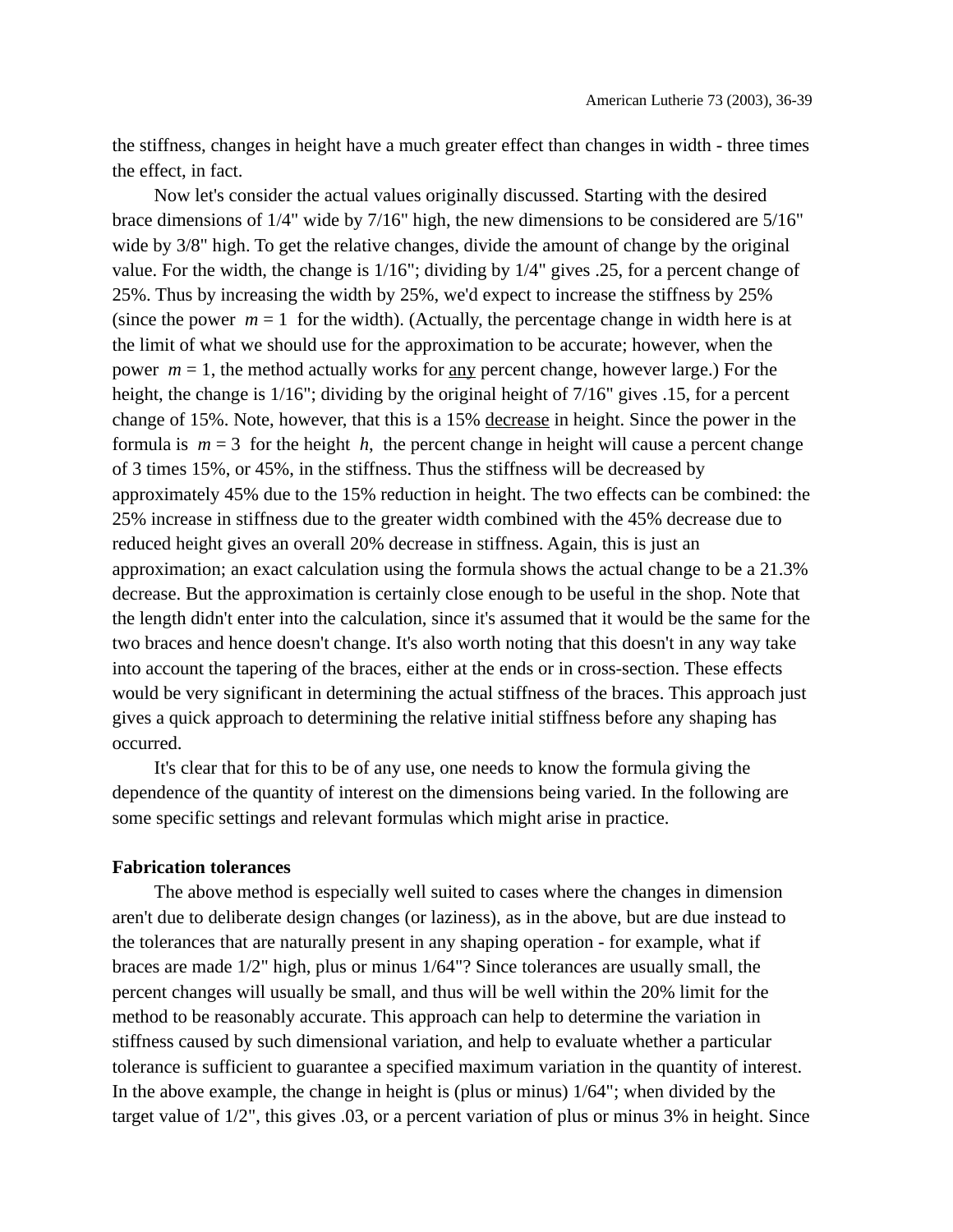the power  $m = 3$  in the formula above, this gives a variation of 3 times 3%, or 9%, in stiffness. Thus the stiffness will be within plus or minus 9% of the target value if the braces are made with this tolerance.

Suppose, though, that you desire the stiffness to vary by no more than 5% from the target value. What should the dimensional tolerance for the height be held to to achieve this? Well, since the power is 3 in the formula, each 1% change in height will cause a 3% change in stiffness; so the height should be allowed to vary no more than 5% divided by 3, or 1.66% Thus we want the tolerance divided by the height to be no more than .0166, i.e.,

*T*  $(1/2)$  $= .0166$ , or  $T = .0166 * (1/2") = .008$ ". Thus to keep the stiffness within 5%,

you'd need to keep the brace tolerance to within about one hundredth of an inch. However, the variation in stiffness due to this tolerance would most likely be exceeded by variation in the material stiffness of spruce from piece to piece, so it's probably not worthwhile to agonize over dimensional tolerances of this order (though it's interesting to see the effects they can have). In fact, this argues for measuring the stiffness of each brace directly, since this will take into account both dimensional tolerances and material variations.

### **Top plate thickness and stiffness**

A related issue is top plate stiffness as a function of its thickness. There are actually two sides to this matter for luthiers: the stiffness of the plate due to static loads, such as the pull of the strings on the top due to their tension, and the dynamic responsiveness of the top, i.e., its tendency to want to vibrate when a varying force is applied. We'll look at the first matter here, and the second in the next section.

The stiffness of a plate, i.e., its resistance to deflection for an applied load, is a very complicated matter that depends on the shape of the plate and how its is supported at its edge (e.g., is it simply supported, just laying flat on a "knife edge" at its perimeter, or is it clamped at the edge) as well as its thickness and material properties. Indeed, the determination of the deflection that will be caused by a specified applied force requires the solution of a partial differential equation that can be explicitly solved only in simple special cases (such as the case of a rectangular or circular plate). Add to this the complicated array of bracework on the underside of a typical guitar top, and it becomes virtually impossible to find any algebraic formula that will give the dependence of stiffness on the values of all of these quantities. However, ignoring the braces and considering just plate thickness *t*, it is possible to arrive at a formula for the stiffness *S*; assuming all other quantities (plate shape, support, material properties) remain the same, we have

*S* α *t* 3 (Den Hartog, Chapter 4, "Bending of Flat Plates") This relationship is the same as that for brace stiffness and height considered above, with an exponent of *m* = 3. Thus every 1% change in plate thickness will cause a 3% change in stiffness (resistance to static deformation).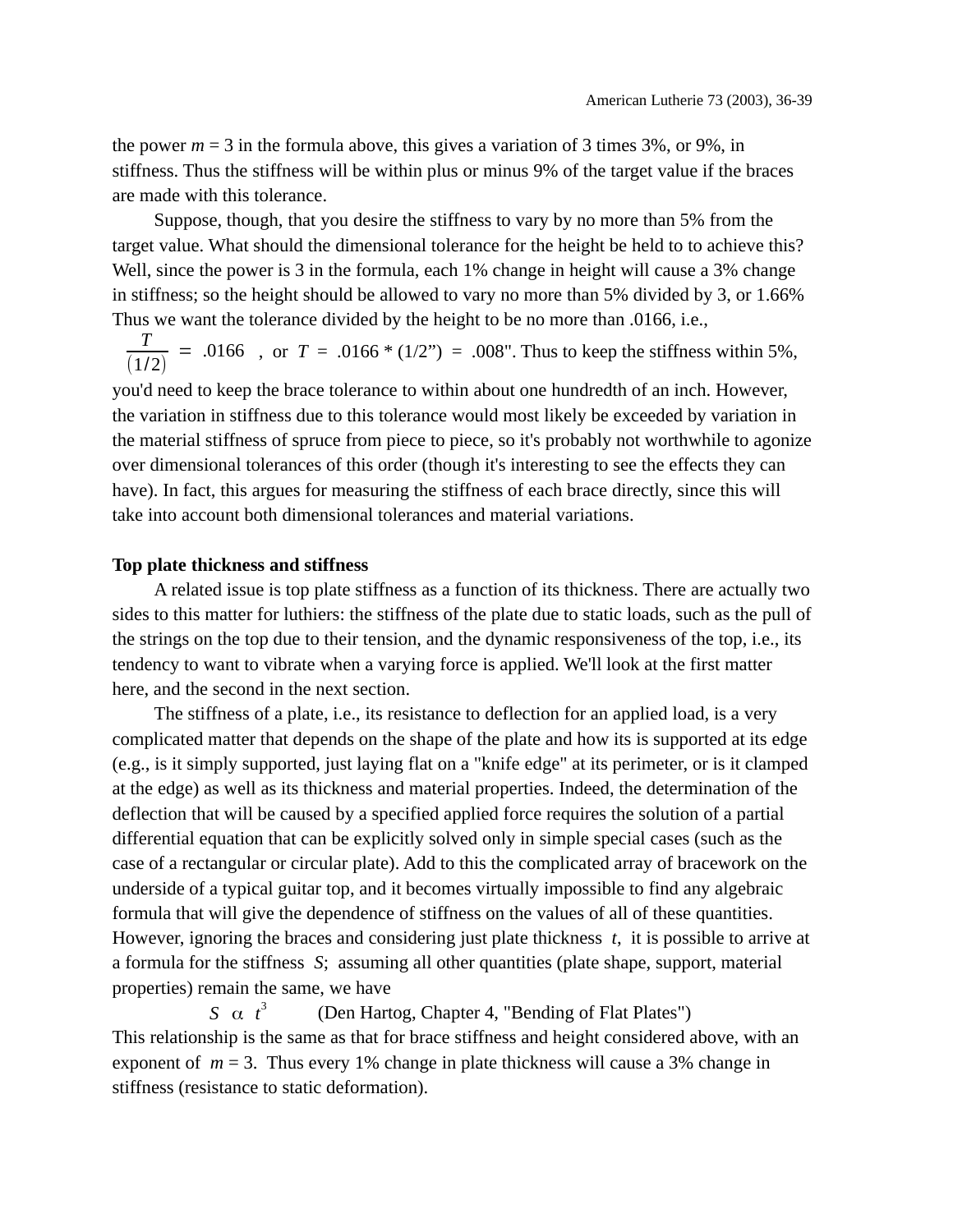### **String tension versus diameter, length and pitch**

The tension need to bring a string up to pitch depends on its diameter, length and the desired pitch: the larger the diameter, the longer the scale length, or the higher the pitch, the higher the tension needed. The exact relationship between these quantities is (Kinsler and Frey, p. 47):

*T*  $\alpha$   $d^2 \cdot L^2 \cdot f^2$ 

(where *T* is tension, *d* is diameter, *L* is length and *f* is frequency).Since the exponents are all equal to 2, the effect of any percentage change in any of the diameter, length or pitch is to cause double the percentage change in the string tension.

For example, if a .012" diameter E string is changed to a .013" diameter string (while the pitch and scale length are constant), the percent change in diameter is 8% (.001 divided by .012 times 100), which will effect a 16% increase in string tension for this string. Similarly, if scale length is increased from 25.4" to 26", the percent change is 2.4%, resulting in about a 5% increase in overall string tension for the same gauge strings, which places greater stress on the top and neck of the instrument. Finally, the change from a concert pitch of A422.5 Hz, as found on a tuning fork used at one point by Handel (Wikipedia), to the standard concert pitch of A440 used today, requires stringed instruments to be tuned higher and thus increases the stress on the instruments. The change represents a 4% increase in frequency; this then corresponds to an 8% increase in string tension.

### **Frequency versus fret position**

As a final application, consider the variation in string pitch due to the finite tolerance in fret location. When I'm scribing fret positions on a fingerboard, I use a ruler graduated in hundredths of an inch; thus the position of any fret should be accurate to within plus or minus .005" (half a hundredth). What fractional variation does this imply in the frequency of the fretted note? The previous formula applies here; when rearranged to express frequency f in terms of string length *L* (now the fretted length), and ignoring the other two quantities, we get

$$
f \alpha \frac{1}{L} = L^{-1}
$$

This is an inverse relationship, indicated by the fact that *L* is in the denominator, or, equivalently, by the fact that its exponent  $m = -1$  when rearranged. This implies that an increase in length will produce a decrease in frequency, as expected: the longer the string, the lower the tone, all other things being equal. The exponent of -1 indicates that a 1% increase in length will produce an equal but opposite 1% decrease in frequency.

So consider my scale length of 25.5", and look at the 12th fret. The intended distance from the saddle to the fret is 12.75", but my tolerance is plus or minus .005". The relative change in length produced by this tolerance is only plus or minus .04 percent (note that this has already been multiplied by 100 to get percentage; the percent change is really small)! This will then cause an equal percent change in the frequency of the fretted note. The question arising is, will this be audibly significant? Looking at the high E string, tuned to the